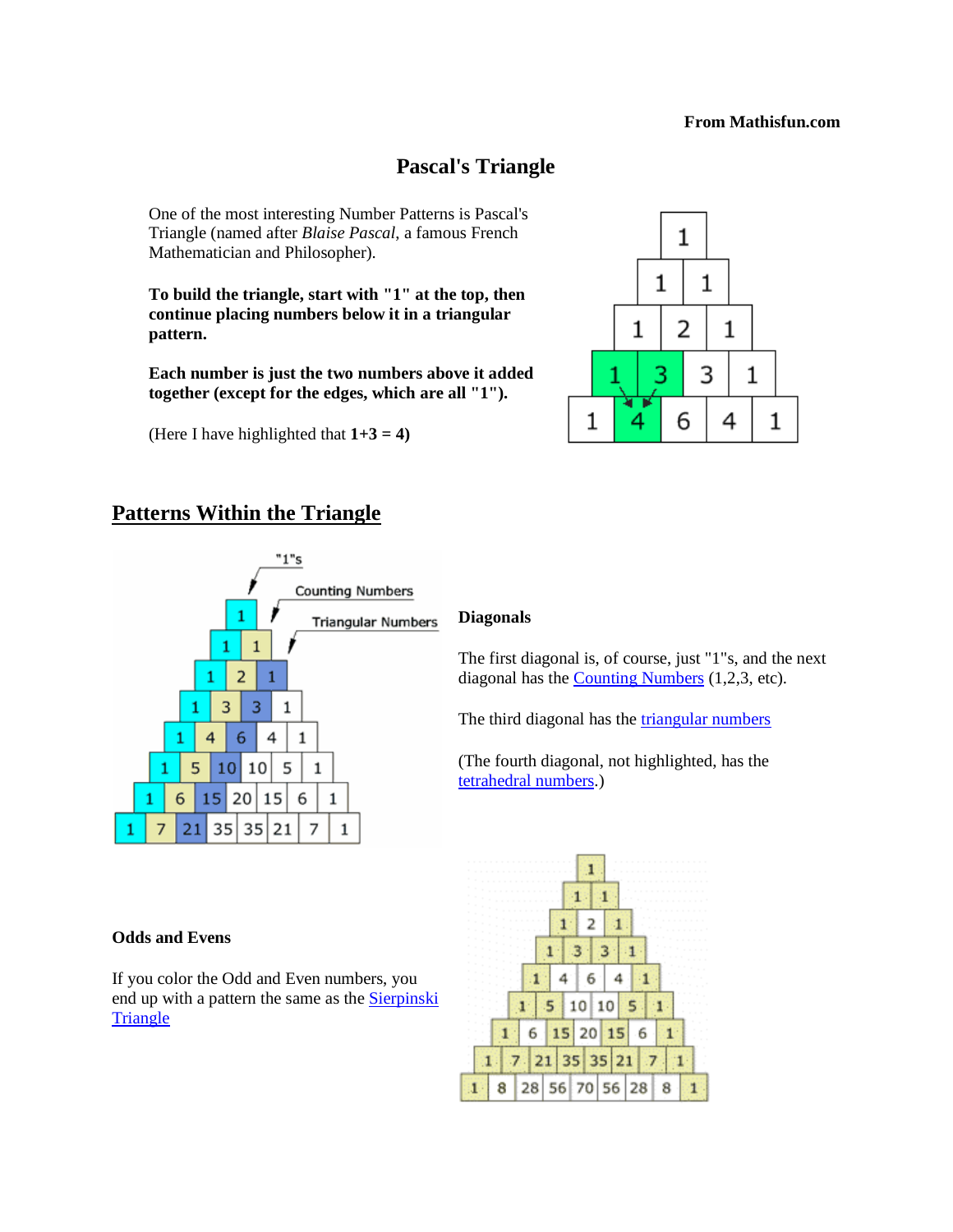

#### **Horizontal Sums**

What do you notice about the horizontal sums?

Is there a pattern? Isn't it amazing! It doubles each time [\(powers](http://www.mathsisfun.com/exponent.html) of 2).

### **Exponents of 11**

Each line is also the powers [\(exponents\)](http://www.mathsisfun.com/exponent.html) of 11:

- $11^0=1$  (the first line is just a "1")
- $\bullet$  11<sup>1</sup>=11 (the second line is "1" and "1")
- $11^2=121$  (the third line is "1", "2", "1")
- etc!

But what happens with  $11<sup>5</sup>$ ? Simple! The digits just overlap, like this:



The same thing happens with  $11<sup>6</sup>$  etc.

### **Fibonacci Sequence**

Try this: make a pattern by going up and then along, then add up the values (as illustrated) ... you will get the [Fibonacci Sequence.](http://www.mathsisfun.com/numbers/fibonacci-sequence.html)

(The Fibonacci Sequence starts "1, 1" and then continues by adding the two previous numbers, for example  $3+5=8$ , then  $5+8=13$ , etc)



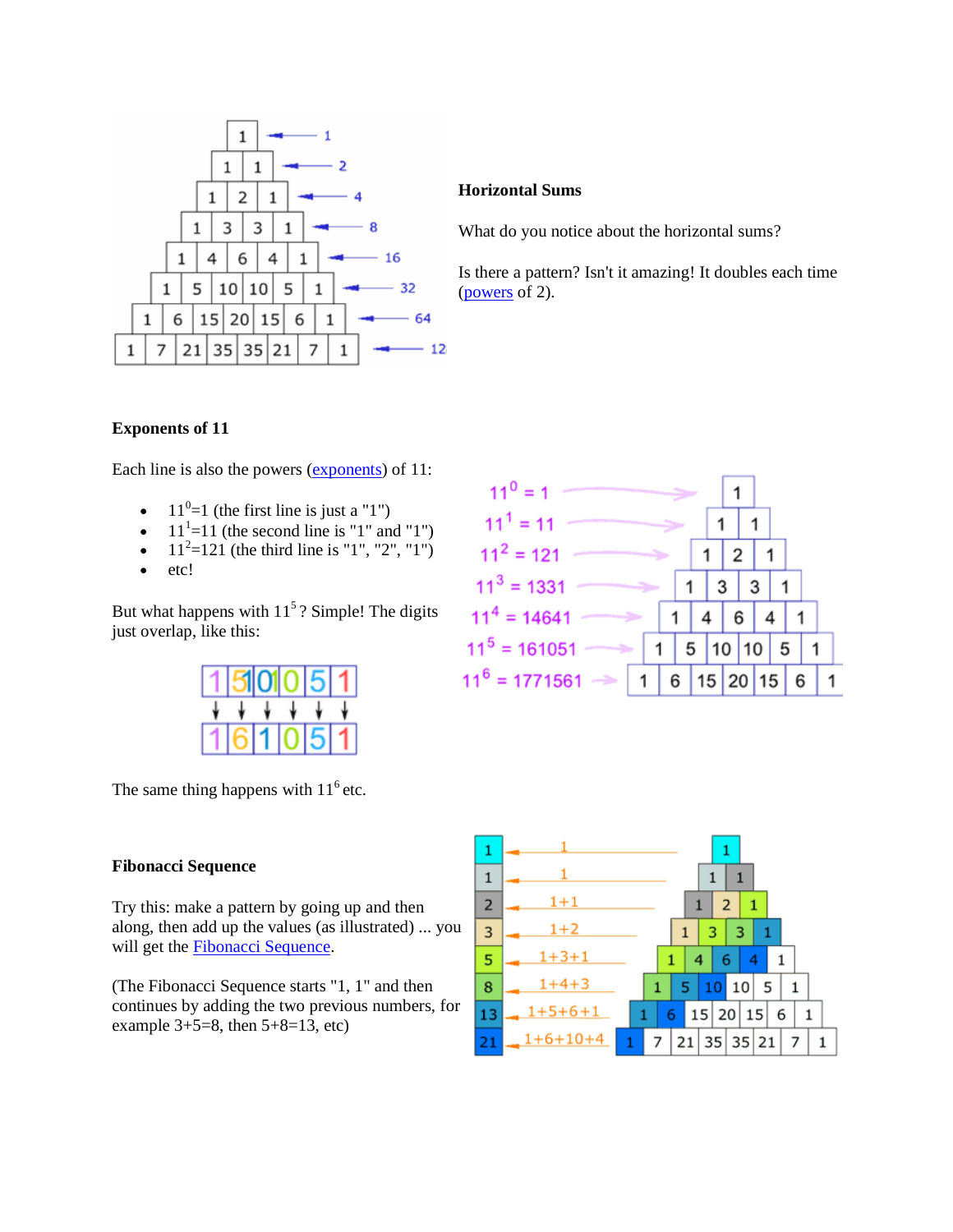

### **Symmetrical**

And the triangle is also [symmetrical.](http://www.mathsisfun.com/geometry/symmetry.html) The numbers on the left side have identical matching numbers on the right side, like a mirror image.

# **Using Pascal's Triangle**

### **Probability (Heads and Tails)**

Pascal's Triangle can show you how many ways heads and tails can combine. This can then show you "the odds" (or probability) of any combination.

For example, if you toss a coin three times, there is only one combination that will give you three heads (HHH), but there are three that will give two heads and one tail (HHT, HTH, THH), also three that give one head and two tails (HTT, THT, TTH) and one for all Tails (TTT). This is the pattern "1,3,3,1" in Pascal's Triangle.

| <b>Tosses</b> | <b>Possible Results (Grouped)</b>                                                                                    | <b>Pascal's Triangle</b> |
|---------------|----------------------------------------------------------------------------------------------------------------------|--------------------------|
| 1             | H<br>Т                                                                                                               | 1, 1                     |
| 2             | <b>HH</b><br><b>HT TH</b><br>TT                                                                                      | 1, 2, 1                  |
| 3             | <b>HHH</b><br>HHT, HTH, THH<br>HTT, THT, TTH<br>TTT                                                                  | 1, 3, 3, 1               |
| 4             | <b>HHHH</b><br>HHHT, HHTH, HTHH, THHH<br>HHTT, HTHT, HTTH, THHT, THTH, TTHH<br>HTTT, THTT, TTHT, TTTH<br><b>TTTT</b> | 1, 4, 6, 4, 1            |
|               | etc                                                                                                                  |                          |

#### **Example: What is the probability of getting exactly two heads with 4 coin tosses?**

There are  $1+4+6+4+1 = 16$  (or  $2^4=16$ ) possible results, and 6 of them give exactly two heads. So the probability is 6/16, or 37.5%.